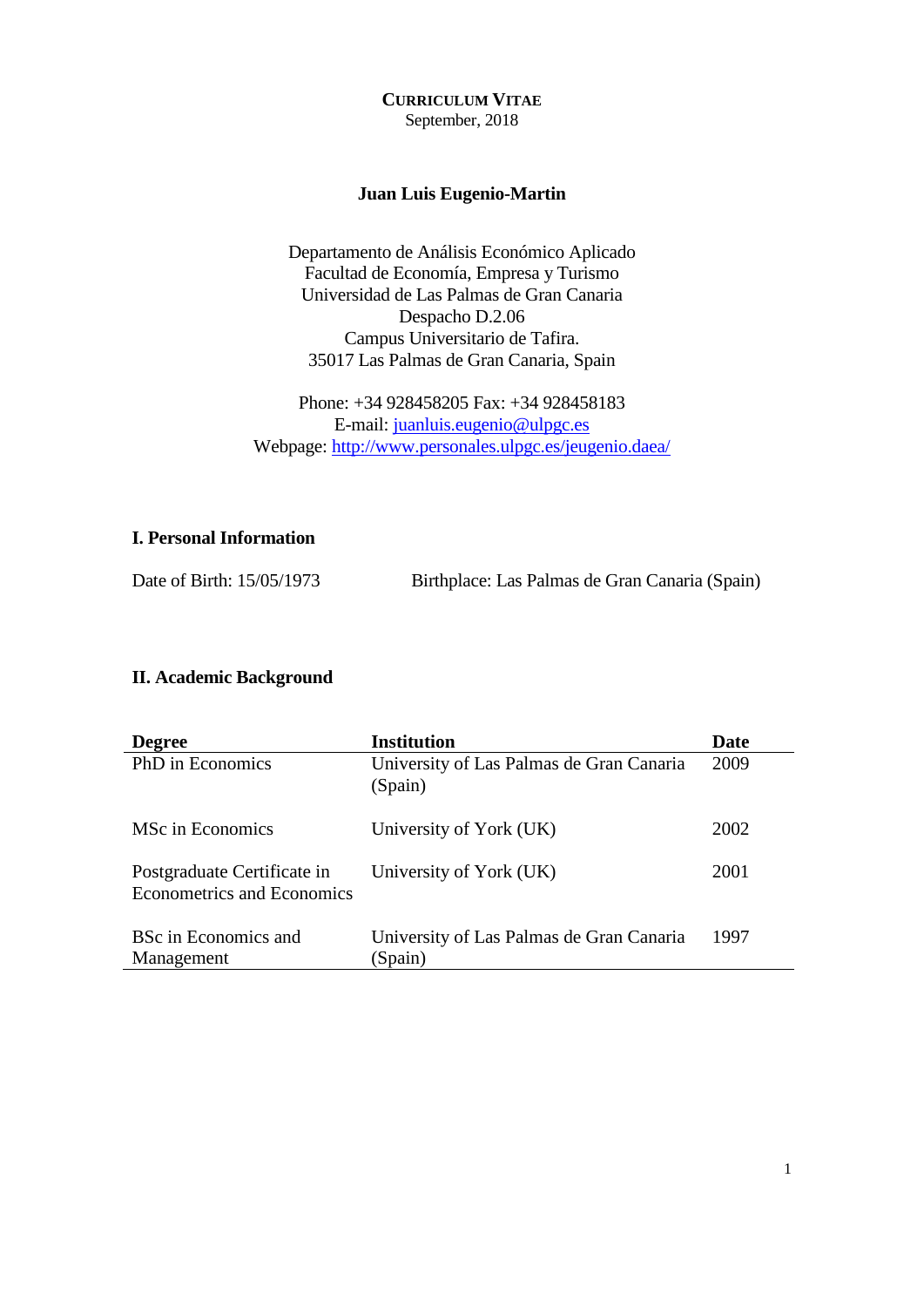# **III. Positions**

| <b>Current Positions</b>            | <b>Institution</b>                                                                              |
|-------------------------------------|-------------------------------------------------------------------------------------------------|
| Associate Professor (2006 - )       | Departamento de Análisis Económico<br>Aplicado. University of Las Palmas de                     |
|                                     | Gran Canaria                                                                                    |
| Deputy Head of Department (2014 - ) | Departamento de Análisis Económico<br>Aplicado. University of Las Palmas de<br>Gran Canaria     |
| Member of Research Centre (2018 - ) | Economics of Infrastructure and Transport<br>(EIT). University of Las Palmas de Gran<br>Canaria |

| <b>Previous Positions</b>                     | <b>Institution</b>                                                                            |
|-----------------------------------------------|-----------------------------------------------------------------------------------------------|
| Member of Research Institute (2011 -<br>2018) | Research Institute of Tourism and<br>Sustainable Economic Development                         |
|                                               | (TiDES). University of Las Palmas de<br>Gran Canaria                                          |
|                                               |                                                                                               |
| Full time Research Fellow (2004 - 2006)       | Christel DeHaan Tourism and Travel<br>Institute. University of<br>Research<br>Nottingham (UK) |
| Part time Teaching Fellow (2003)              | Environment Department. University of<br>York (UK)                                            |
| Lecturer (1998 - 2000)                        | Departamento de Análisis Económico<br>Aplicado. University of Las Palmas de<br>Gran Canaria   |

### **IV. Research Fields**

| <b>Tourism Economics:</b>      | Methodologies mastered:        |
|--------------------------------|--------------------------------|
| Tourism demand analysis        | <b>Microeconometrics</b>       |
| Tourism forecasting            | Time series analysis           |
| Tourism economic impacts       | Panel data                     |
| Tourism and economic growth    | Cost-benefit analysis          |
| Sustainable tourism investment | <b>Environmental valuation</b> |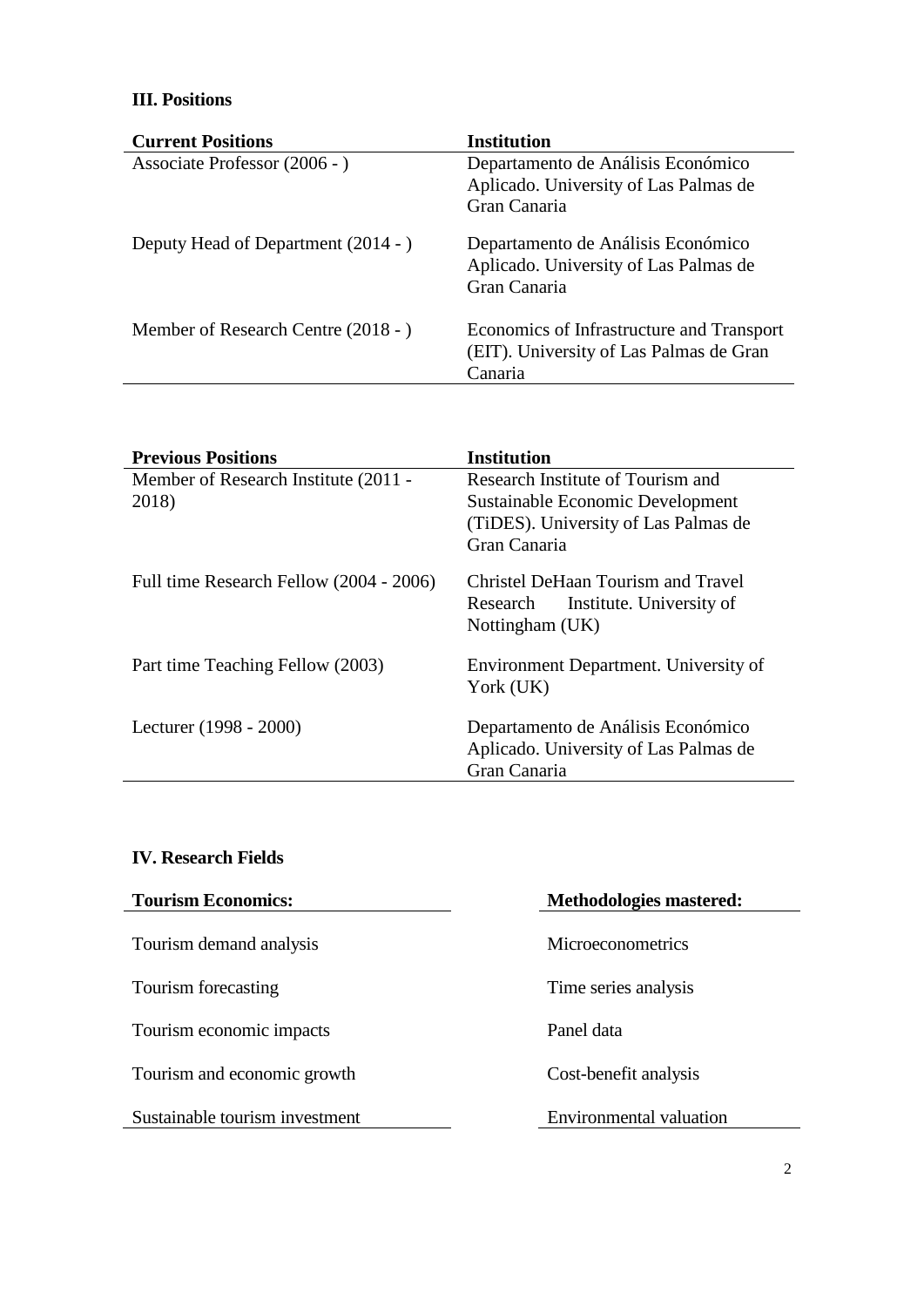## **V. Participation in reports and R&D Projects for institutions**

**2018-2021.** Team leader in project: "C-Bridge: Building a working bridge between Cost-Benefit Analysis and Computable General Equilibrium". EIBURS call on "Improving the measurement of the indirect effects of investment projects: specifying and calibrating EIA methods to maximise compatibility with CBA". Research project funded by European Investment Bank Institute, Luxembourg.

**2018.** Research leader in report: "Airbnb phenomenon: Growth or relocation?". Report for FEDEA, Spain.

**2018.** Research member in project: "Ex-ante economic evaluation of a new train corridor in Gran Canaria and Tenerife". Research project funded by ULPGC Transport Chair.

**2018**. Research member in project: "Ex-ante economic impact of off-shore renewable energy investment in Gran Canaria". Report for Equinor, Norway.

**2017-2019**. Team leader in project: "The impact of the new digital era on tourism and air transport markets". Research project funded by Ministry of Economy, Industry and Competitiveness, belonging to the R&D National Plan.

**2016-2017**. Research consultant in report: "Tourism Sector Framework". Report for Inter-American Development Bank, Washington D.C., USA.

**2016**. Team leader in project: "Ex-ante assessment of impact of tourism infrastructure investment with alternative scenarios in Uruguay". Report for Inter-American Development Bank, Washington D.C., USA.

**2015-2016**. Main author of research report: "Tourism Investment in Central America". Report for Inter-American Development Bank, Washington D.C., USA.

**2015**. Participation in project: "Project terminal evaluation: Ethiopian Sustainable Tourism Development Project". Report for World Bank, Washington D.C., USA.

**2014-2015**. Participation in project: "Support to the preparation of National Tourism Program for Barbados". Report for Inter-American Development Bank, Washington D.C., USA.

**2012-2014.** Participation in project: "Impact of Transport Infrastructure on International Competitiveness of Europe (I-C-EU)" [FP7-TPT-2012-RTD-1]. Report for European Commission, Brussels, Belgium.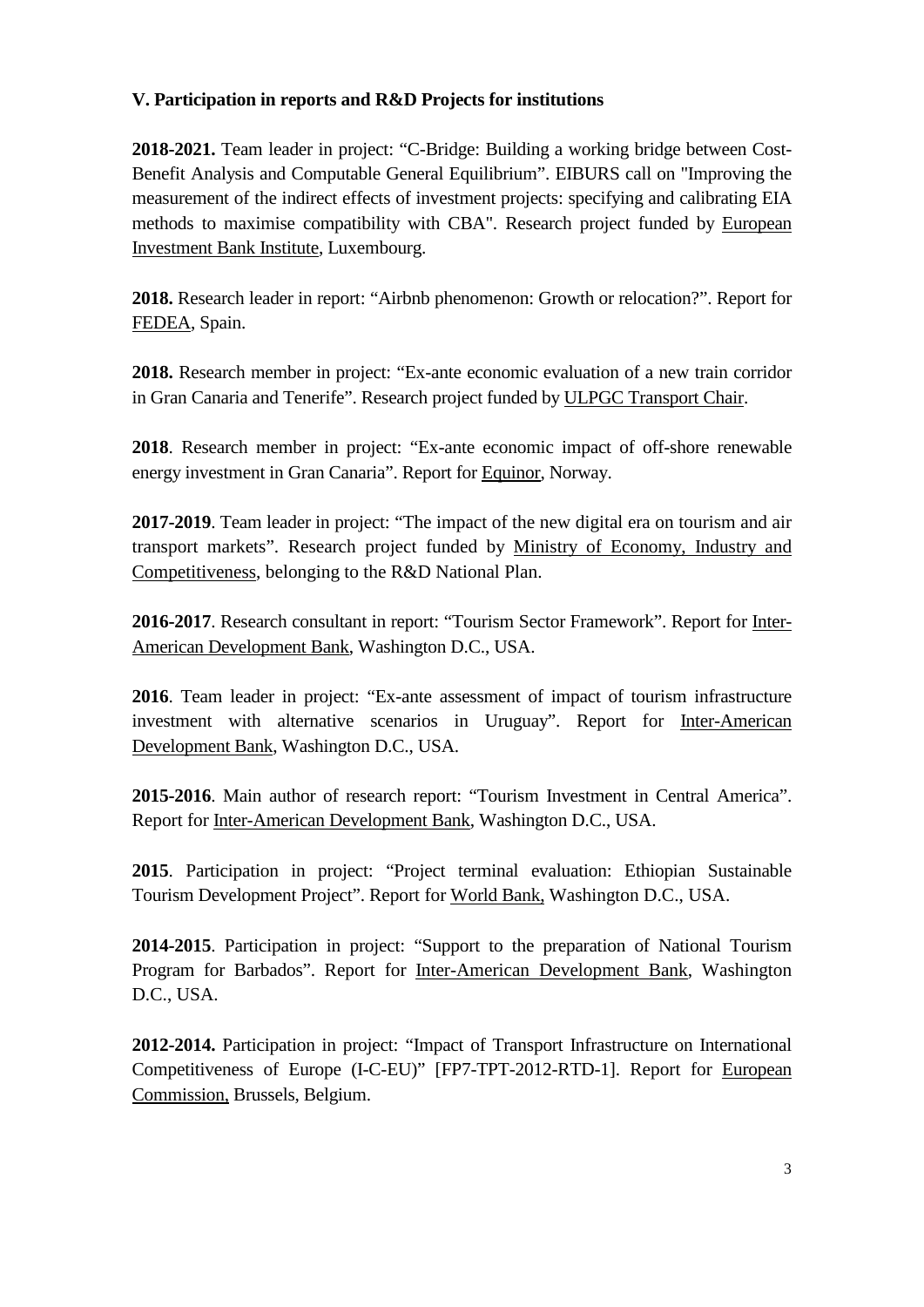**2011-2012**. Team leader in project: "Assessing sustainable tourism projects with multicriteria decision methods". Report for University of Las Palmas de Gran Canaria Research Programme, Spain.

**2008-2010**. Participation in project: "Socieconomic and Financial Assessment of Transport Projects". Spanish Ministry of Development (CEDEX 2007 Call for R&D projects in infrastructures and transport, of R&D National Plan 2004-2007. (BOE nº 91 16-April-2007).

**2009**. Team leader in project: "Elements and steps towards more sustainable tourism investments", Report for World Wide Fund (WWF), Italy.

**2006-2007**. Participation in project: "Drivers of tourism demand in United Kingdom". Report for Department for Culture, Media, and Sport, British Government, London, UK.

**2005-2006**. Participation in project: "Guizhou Cultural and Natural Heritage Protection and Development Project: Tourism Supply and Demand Analysis". Report for The World Bank, Washington, USA.

**2005**. Participation in project: "Evaluation of tourism marketing". Report for East Midlands Tourism, Nottingham, UK.

**2005**. Participation in project: "Inbound tourism demand to Arab countries". Report for Arab Competitiveness Report of Arab Planning Institute, Kuwait.

**2005**. Participation in project: "Tourism trends and economic impacts in Tenerife". Report for Cabildo de Tenerife, Canary Islands Government, Tenerife, Spain.

**2004-2005**. Participation in project: "Tourism competitiveness indicators". Report for World Travel and Tourism Council, London, UK.

**2004**. Participation in project: "Tourism indicators, forecasting and scenario models". Report for VisitScotland, Edinburgh, UK.

#### **VI. Publications**

Purwanto, A.J., C. Heyndrickx, J. Kiel, O. Betancor, M.P. Socorro, A. Hernández, J.L. Eugenio-Martin, B. Pawlowska, P. Borkowski and R. Fiedler (2017) "Impact of transport infrastructure on international competitiveness of Europe", *Transportation Research Procedia*, Vol. 25: 2877-2888.

Eugenio-Martin, J.L. and F. Inchausti-Sintes (2016) "Low-cost traveling and tourism expenditures", *Annals of tourism Research*, Vol. 57: 140-159. [\[Link\]](http://www.sciencedirect.com/science/article/pii/S0160738315300062)

Eugenio-Martin, J.L. (2016) "Estimating the tourism demand impact of public infrastructure investment: the case of Malaga airport expansion", *Tourism Economics*, Vol. 22(2): 254-268. [\[Link\]](http://www.ingentaconnect.com/contentone/ip/tec/2016/00000022/00000002/art00004)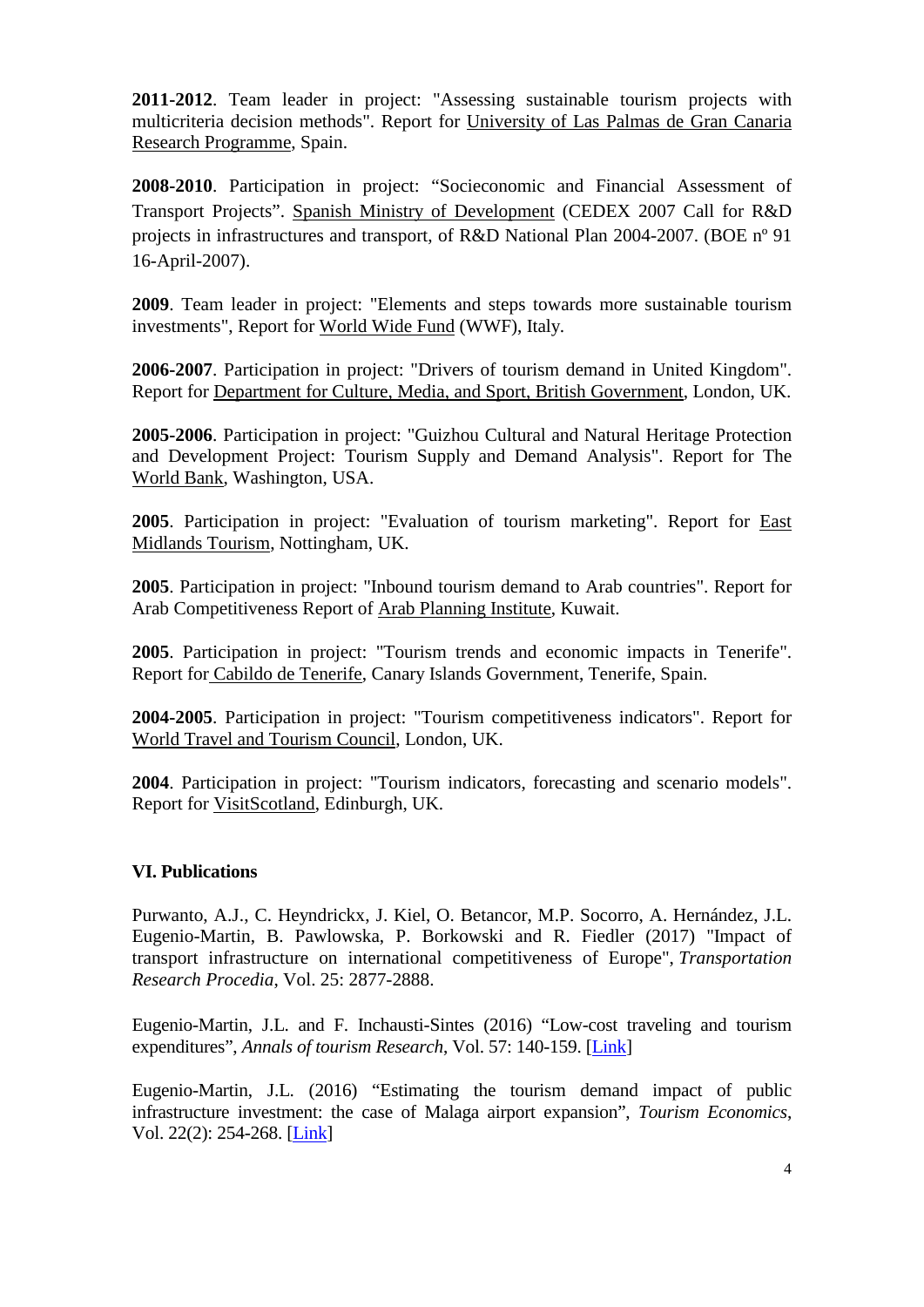Eugenio-Martin, J.L. and A. HungChih Yu (2016) "Longitudinal study, tourism", in Jafari, J. and X. Honggen (eds.), *Encyclopedia of Tourism*, 2nd edition, Springer. [\[Link\]](http://www.springer.com/business+%26+management/marketing/book/978-3-319-01383-1)

Eugenio-Martin, J.L. and F. Inchausti-Sintes (2016) "Growth hypothesis, tourism", in Jafari, J. and X. Honggen (eds.), *Encyclopedia of Tourism*, 2nd. edition, Springer. [\[Link\]](http://www.springer.com/business+%26+management/marketing/book/978-3-319-01383-1)

Campos-Soria, J.A., F. Inchausti-Sintes and J.L. Eugenio-Martin (2015) "Understanding tourists' economizing strategies during the global economic crisis", *Tourism Management*, Vol. 48: 164-173. [\[Link\]](http://www.sciencedirect.com/science/article/pii/S0261517714002192)

Eugenio-Martin, J.L. and J.A. Campos-Soria (2014) "Economic crisis and tourism expenditure cutback decision", *Annals of Tourism Research*, Vol. 44: 53-73. [\[Link\]](http://www.sciencedirect.com/science/article/pii/S0160738313001217)

Eugenio-Martin, J.L. (2011) "Assessing social carrying capacity of tourism destinations with random utility models", *Estudios de Economía Aplicada*, Vol. 29(3): 881-902. [\[Link\]](http://personales.ulpgc.es/jeugenio.daea/Eugenio-Martin%20(2011).pdf)

Eugenio-Martin, J.L. and J.A. Campos-Soria (2011) "The role of income and the substitution pattern between domestic and international tourism demand", *Applied Economics*, Vol. 43(20): 2519-2531. [\[Link\]](http://www.tandfonline.com/doi/abs/10.1080/00036840903299698)

Eugenio-Martin, J.L. and J.A. Campos-Soria (2010) "Climate in the region of origin and destination choice in outbound tourism demand", *Tourism Management*, Vol. 31(6): 744-753. [\[Link\]](http://www.sciencedirect.com/science/article/pii/S0261517709001411)

Eugenio-Martin, J.L. (2009) "Towards sustainable tourism investment", *World Wide Fund for Nature*, WWF Mediterranean Programme. [\[Link\]](http://www.personales.ulpgc.es/jeugenio.daea/Towards%20sustainable%20tourism%20investment.pdf)

Eugenio-Martin, J.L., N. Martin-Morales and M.T. Sinclair (2008) "The role of economic development in tourism demand", *Tourism Economics*, Vol. 14(4): 673-690. [\[Link\]](http://www.ingentaconnect.com/content/ip/tec/2008/00000014/00000004/art00002)

Avila-Foucat, S. and J.L. Eugenio-Martin (2008) "Linking environmental quality changes and tourism demand with repeat visits method", in Brau, R., A. Lanza and S. Usai "Tourism and sustainable economic development. Macroeconomic models and empirical methods", Edward Elgar.

Blake, A., R. Durbarry, J.L. Eugenio-Martin, N. Gooroochurn, B. Hay, J. Lennon, G. Sugiyarto, T. Sinclair and I. Yeoman (2006) "Integrating forecasting and CGE models: The case of tourism in Scotland", *Tourism Management*, Vol. 27(2): 292-305. [\[Link\]](http://www.sciencedirect.com/science/article/pii/S0261517705000026) [\[Pre-print](http://www.personales.ulpgc.es/jeugenio.daea/Blake%20et%20al%20(2006)%20pre-print.doc) version]

Eugenio-Martin, J.L., M.T. Sinclair and I. Yeoman (2005) "Quantifying the effects of tourism crises: An application to Scotland", Journal of Travel and Tourism Marketing, Vol. 19 (2/3): 23-36. [\[Link\]](http://www.tandfonline.com/doi/abs/10.1300/J073v19n02_03#abstract#)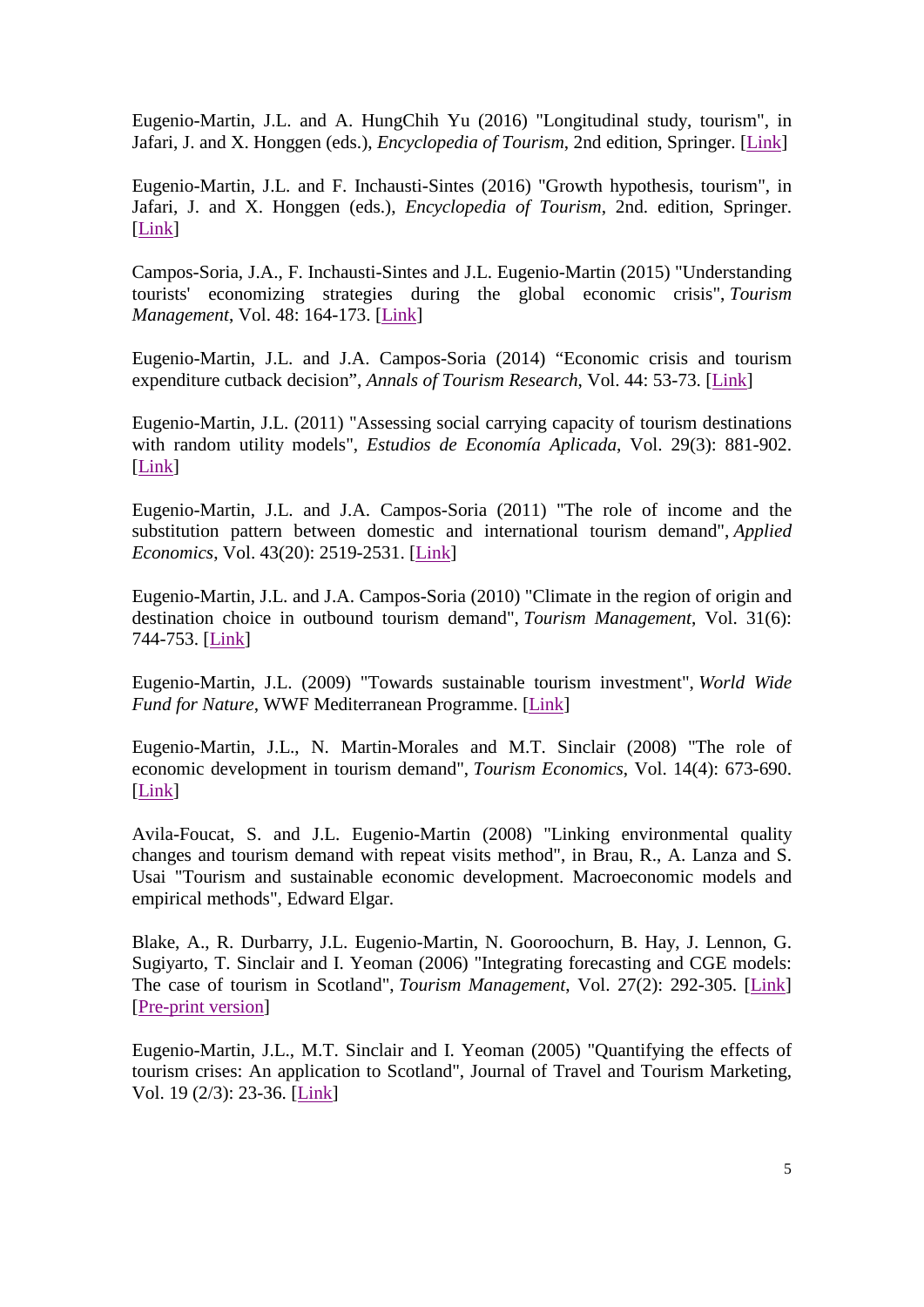Eugenio-Martin, J.L., N. Martin-Morales and R. Scarpa (2004) "Tourism and economic growth in Latin American countries: a panel data approach". Fondazione Eni Enrico Mattei (FEEM) Working Paper No. 26.2004. [via [SSRN\]](http://papers.ssrn.com/sol3/papers.cfm?abstract_id=504482) [via [IDEAS\]](https://ideas.repec.org/p/fem/femwpa/2004.26.html) [via [EconPapers\]](http://econpapers.repec.org/paper/femfemwpa/2004.26.htm)

Eugenio-Martin, J.L. (2003) "Modelling determinants of tourism demand as a five-stage process: A discrete choice methodological approach", *Tourism and Hospitality Research,* Vol. 4 (4): 341-354. [\[Pre-print](http://www.personales.ulpgc.es/jeugenio.daea/Eugenio-Martin%20(2003)%20pre-print.pdf) version] [\[Link\]](http://www.jstor.org/discover/10.2307/23745923?sid=21105657294871&uid=2&uid=4&uid=3737952)

## **VII. Scholarships and prizes**

Economic and Social Research Council (ESRC) full time scholarship for PhD degree at the University of Cambridge.

Best PhD thesis dissertation in Social Sciences and Law at Universidad de Las Palmas, 2009.

Best Paper of Year 2008 of the journal "Tourism Economics", for the paper: Eugenio-Martin, J.L., N. Martin-Morales and M.T. Sinclair (2008) "The role of economic development in tourism demand", *Tourism Economics*, Vol. 14(4): 673-690.

Erasmus scholarship for exchange students at Vrije Universiteit Amsterdam.

## **VIII. Teaching experience**

All subjects taught at the University of Las Palmas de Gran Canaria:

BSc in Economics: Principles of Macroeconomics (Year 1) Advanced Microeconomics II (Year 2) Tourism Economics (Year 4)

BSc in Management: Principles of Microeconomics (Year 1) Principles of Macroeconomics (Year 1) Spanish Economy (Year 2) Public Sector Economics (Year 4)

BSc in Tourism: Sustainable Tourism (Year 3)

Industrial Engineering: Intermediate Microeconomics (Year 3) Cost-Benefit Analysis (Year 4)

MSc in Tourism, Environmental and Transport Economics: Forecasting and Prediction Modelling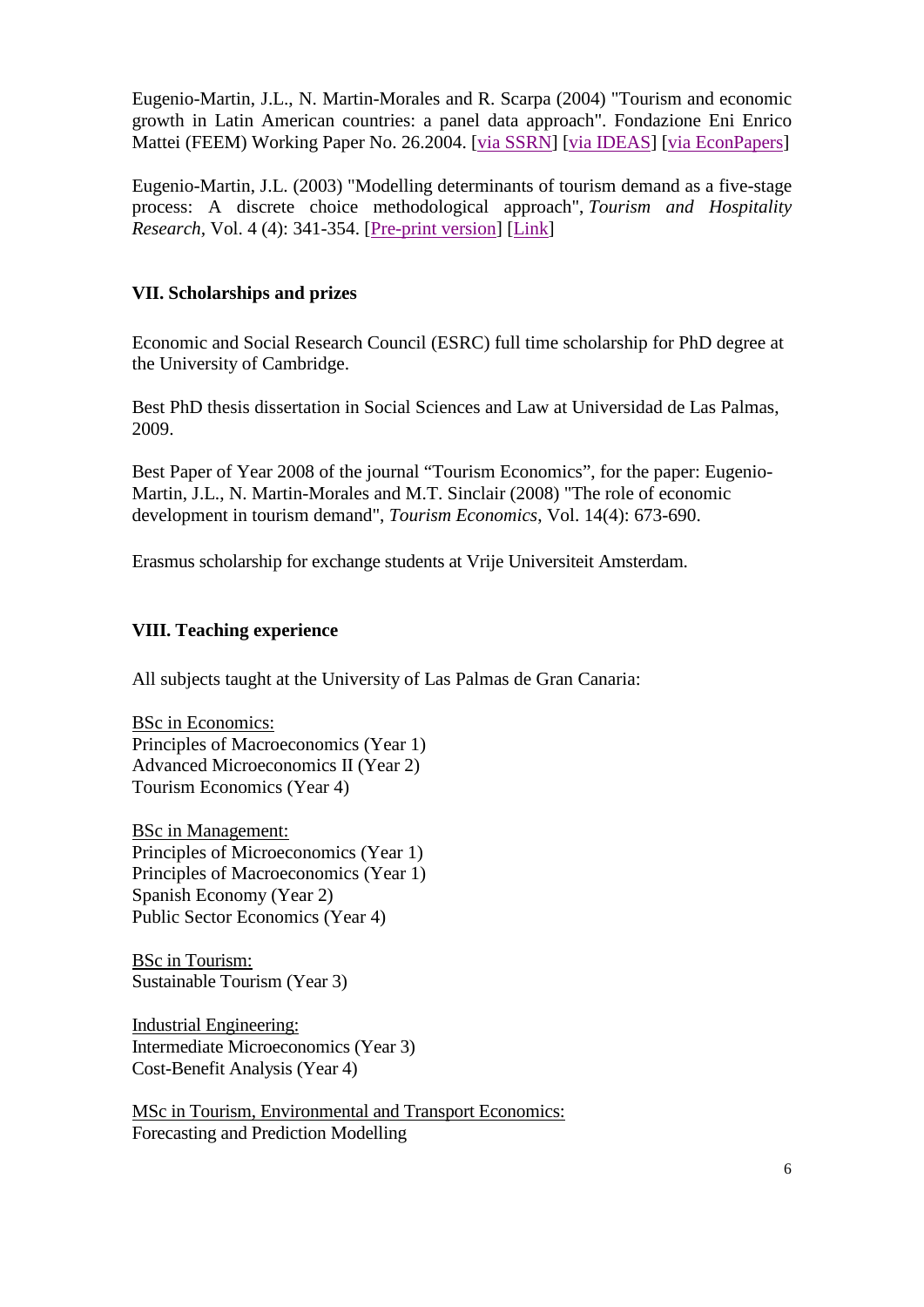Subjects taught at the University of York:

MSc in Environmental Economics and Management (at the University of York): Environmental Valuation

## **IX. Supervision**

## **PhD in Economics thesis**

Finished:

- Tourism: Low cost carriers, climate and economic crisis (Federico Inchausti-Sintes) (22/09/2014, with distinction). Thesis output: 2 papers in *Annals of Tourism Research* and 1 paper in *Tourism Management*.

- Sustainable tourism and destination choice in Ecuador (Estefania Sánchez) (22/09/2017, with distinction).

Currently:

- Economic assessment of second home tourism policy (Ubay Pérez)

- Latent Tourism Demand Analysis (José Manuel Cazorla)

## **MSc in Tourism, Environmental and Transport Economics thesis**

Finished:

- Tourism expenditure impacts of cruise vs. stay-over tourists (Ubay Pérez)

- Setting up choice experiments in tourism research (Ilhom Qurbanov)

- Latent tourism demand: Estimation and indicators for targeting markets (José Manuel Cazorla)

- Tourism supply and demand system: Generalized spatial autoregressive 3SLS (Yeray Moro)

## **BSc in Economics thesis**

Finished:

- Modelling frequency decisions in outbound tourism demand with count data models (Carlos Pérez)

- Understanding the dynamics of tourism supply and demand system (Yeray Moro)

- Estimating the role of income on tourism expenditure with censored quantile regressions (José Manuel Cazorla)

- Revealed preferences of Airbnb tourism model: A contingent experimental analysis (David Bolaños)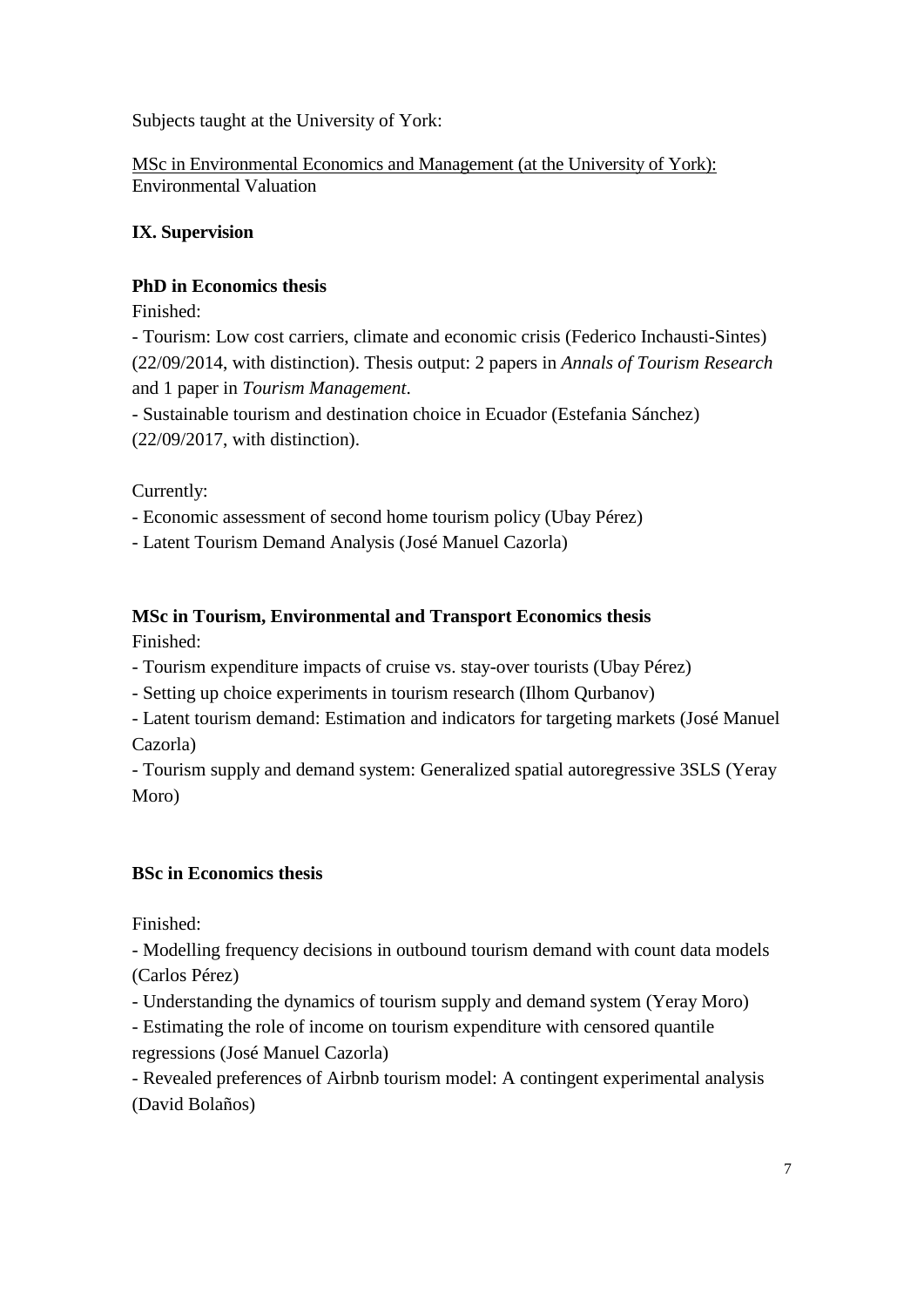- The application of revenue management optimization techniques in Gran Canaria (Sara Pérez)

- Welfare impact assessment of second homes in tourism destinations (Álvaro Rodríguez)

- Data mining and hotel price determinants (Alberto Suárez)

### **X. Conference and seminar presentations**

Eugenio-Martin, J.L. (2018) "Spatial analysis tools to understand tourism supply and demand". Universidad de Oviedo,  $6<sup>th</sup>$  June 2018.

Eugenio-Martin, J.L. (2018) "Analysis of tourism local impact: Spatial econometrics applications", Universidad de Murcia, 24th May 2018.

Eugenio-Martin, J.L. and E. Sánchez-Cevallos (2017) "Understanding the tourism spillovers of tourism attractions. The case of Ecuador". 6<sup>th</sup> Conference of the *International Association for Tourism Economics*, Bologne, Italy.

Eugenio-Martin, J.L. (2015) "La inversión en turismo en América Central". *Smart Tourism Investment as a Growth Engine and Dominican Republic*. Inter-American Development Bank, Washington, D.C., USA, 7<sup>th</sup> December 2015.

Eugenio-Martin, J.L. and G. de Rus (2015) "Ex-post three stage public tourism infrastructure project assessment: The case of Malaga airport". 5<sup>th</sup> Conference of the *International Association for Tourism Economics*, Hong Kong Polytechnic, China, 4<sup>th</sup>- $7<sup>th</sup>$  July 2015.

Eugenio-Martin, J.L. and F. Inchausti-Sintes (2013) "Does low-cost travelling imply higher tourism expenditure in the destination?". 4<sup>th</sup> *Conference of the International Association for Tourism Economics*, University of Ljubljana, Slovenia, 1<sup>st</sup>-4<sup>th</sup> July 2013.

Eugenio-Martin, J.L. and J.A. Campos-Soria (2013) "The impact of the global economic crisis on tourists' expenditure cutback decision". 4th *Conference of the International Association for Tourism Economics*, University of Ljubljana, Slovenia, 1<sup>st</sup>-4<sup>th</sup> July 2013.

Eugenio-Martin, J.L. and F. Inchausti-Sintes (2012) "El papel del clima en la demanda de turismo". *Seminarios TiDES*, Universidad de Las Palmas de Gran Canaria, Spain, 23rd November 2012.

Eugenio-Martin, J.L. (2011) "Optimum tourism supply: Concept and issues". 3<sup>rd</sup> *Conference of the International Association for Tourism Economics*, University of Bournemouth, UK,  $4<sup>th</sup>$ -7<sup>th</sup> July 2011.

Eugenio-Martin, J.L. and J.A. Campos-Soria (2006) "Participation decision in tourism demand of European regions: A bivariate probit approach". *2nd Conference on Tourism Economics*, Universitat de les Illes Balears, Mallorca, Spain, 18<sup>th</sup>-20<sup>th</sup> May 2006.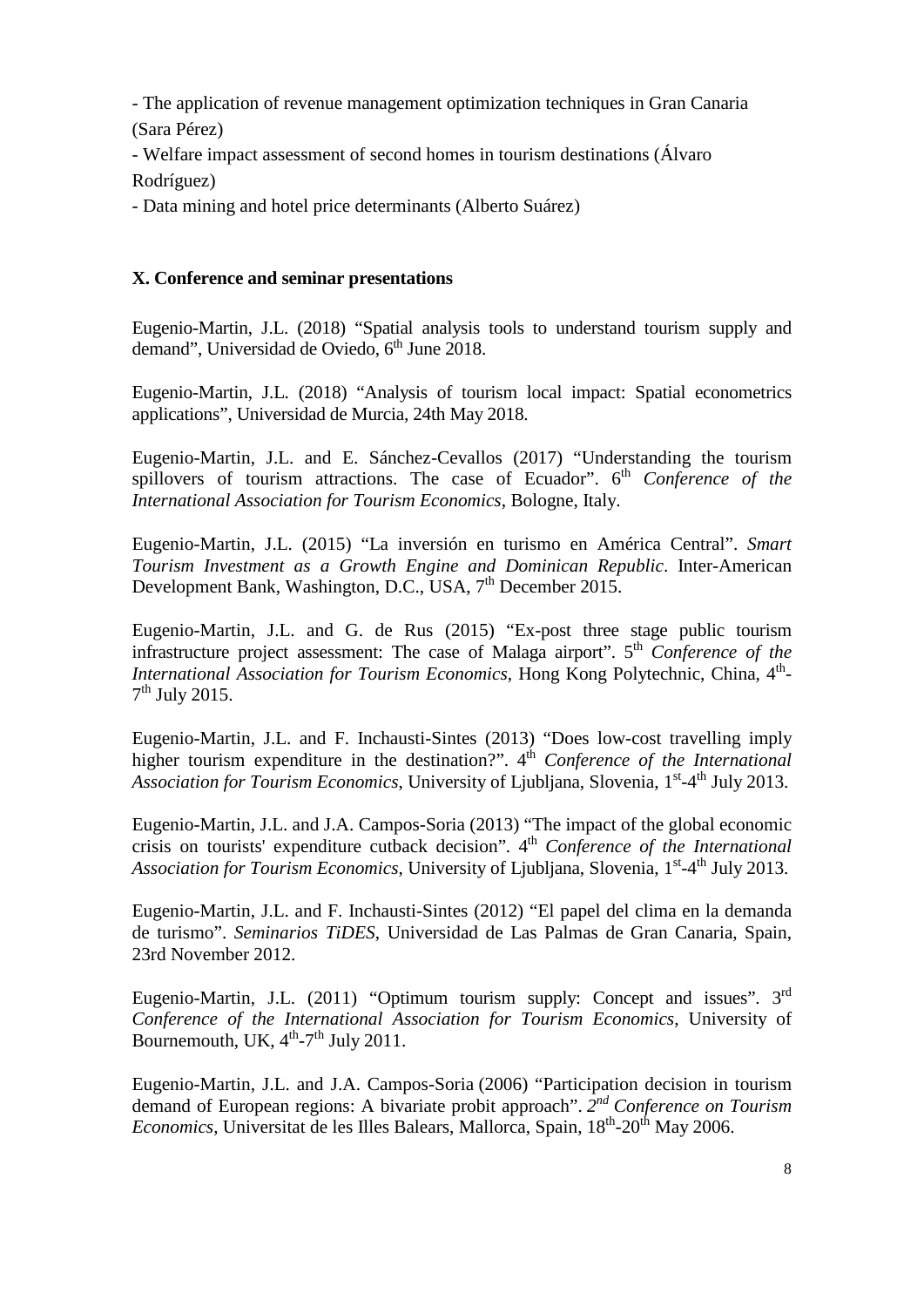Eugenio-Martin, J.L. and J.A. Campos-Soria (2005) "Participation decision and destination choice for different European market segments", *4th DeHaan Tourism Management Conference*, University of Nottingham, UK, 13<sup>th</sup> December 2005.

Eugenio-Martin, J.L., M.L. Mangion and S.V. Avila-Foucat (2005) "Environmental quality changes and repeat visits in nature-based tourism destinations: the case of Ventanilla, Oaxaca, Mexico". *2nd International Conference on Tourism Modelling and Competitiveness, World Tourism Forum, Rio de Janeiro, Brazil, 24<sup>th</sup>-26<sup>th</sup> October 2005.* 

Eugenio-Martin, J.L., N. Martin-Morales and M.T. Sinclair (2005) "Tourism and economic development paradox". *2nd International Conference on Tourism Modelling*  and Competitiveness, World Tourism Forum, Rio de Janeiro, Brazil, 24<sup>th</sup>-26<sup>th</sup> October 2005.

Eugenio-Martin, J.L. and Avila-Foucat, S. (2005) "Repeat visits and tourism demand: The case of Ventanilla, Oaxaca, Mexico". *2nd Conference on Tourism and Sustainable Economic Development.* CRENoS, Università di Cagliari e Sassari, Fondazione EniEnrico Mattei and supported by The World Bank, Sardinia, Italy, 16th-17th September 2005.

Eugenio-Martin, J.L. (2005) "The role of tourism demand analysis for tourism policy making". *II Congreso Internacional del Espacio Litoral: Turismos Insulares*, Las Palmas de Gran Canaria, Spain, 13th-14th June 2005.

[Avila-Foucat, S. and J.L. Eugenio-Martin \(2005\) "Modelling potential repetition of a](http://aes.ac.uk/conf_05/conf_05.htm)  [visit to value environmental quality change of a single site".](http://aes.ac.uk/conf_05/conf_05.htm) *79th Annual Conference of the Agricultural Economics Society.* University of Nottingham, Nottingham, UK, 4<sup>th</sup>- $6<sup>th</sup>$  [April 2005.](http://aes.ac.uk/conf_05/conf_05.htm)

[Eugenio-Martin, J.L. \(2004\) "European latent tourism demand analysis".](http://www.strath.ac.uk/shs/tourism2004/index.html) *Tourism: State of the Art II*. University of Strathclyde, Glasgow, UK,  $28<sup>th</sup>$ -30<sup>th</sup> June 2004.

[Eugenio-Martin, J.L., A. Pack and M.T. Sinclair \(2004\) "Can emerging economies rely](http://www.gtap.agecon.purdue.edu/events/Conferences/2004/default.asp)  [on foreign direct investment for growth?](http://www.gtap.agecon.purdue.edu/events/Conferences/2004/default.asp) The case of Latin America". *7th Annual [Conference on Global Economic Analysis \(GTAP\), Trade, Poverty and the](http://www.gtap.agecon.purdue.edu/events/Conferences/2004/default.asp)  Environment*. The World Bank, Washington, D.C., United States,  $17<sup>th</sup>$ -19<sup>th</sup> June 2004.

[Eugenio-Martin, J.L. \(2004\) "Assessing social carrying capacity of competitive](http://www.uib.es/congres/jet/english/index.htm)  [destinations with random utility models".](http://www.uib.es/congres/jet/english/index.htm) *I Conference on Tourism Economics*, Universitat de les Illes Balears, Mallorca, Spain, 28<sup>th</sup>-29<sup>th</sup> May 2004.

[Eugenio-Martin, J.L.; N. Martin-Morales and R.](http://www.pigliaru.it/chia/) Scarpa (2003) "Tourism and economic [growth in Latin American countries: a panel data approach".](http://www.pigliaru.it/chia/) *Conference on Tourism [and Sustainable Economic](http://www.pigliaru.it/chia/)  [Development.](http://www.pigliaru.it/chia/)* CRENoS, Università di Cagliari eSassari, Fondazione Eni Enrico Mattei a nd supported by The World Bank, Sardinia, Italy, 19<sup>th</sup>-20<sup>th</sup> September 2003.

Eugenio-Martin, J.L. and M. Thiene [\(2003\) "Measuring the relevance of congestion](http://www.gruponahise.com/eaere2003/session07.htm)  for climber"s recreation. [An application to North-Eastern Italian Alps".](http://www.gruponahise.com/eaere2003/session07.htm) *12th [Annual](http://www.gruponahise.com/eaere2003/program.htm)*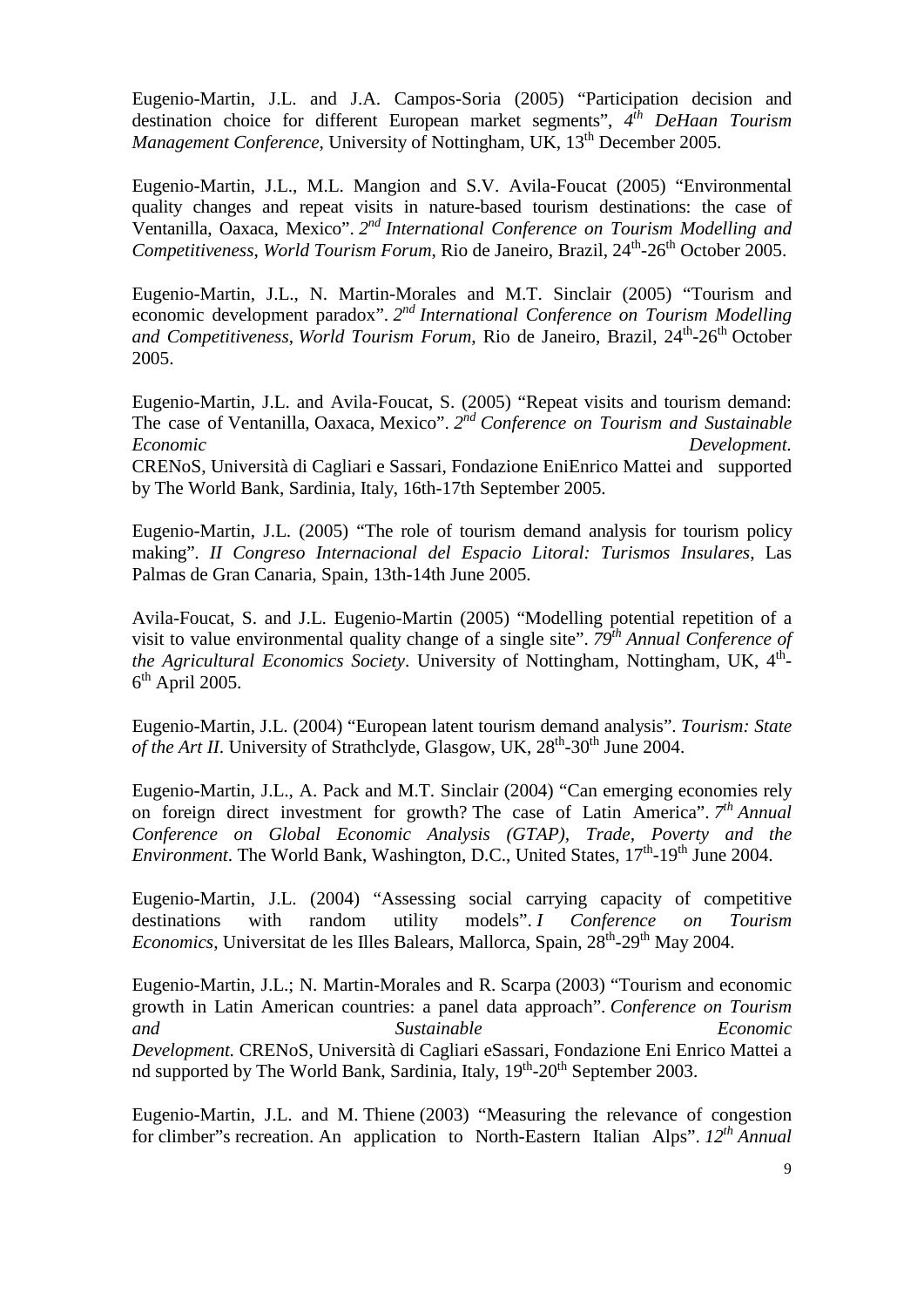*[Conference of the European Association of Environmental and Resource](http://www.gruponahise.com/eaere2003/program.htm)*   $Economists$ . Bilbao, Spain,  $28<sup>th</sup>$ -30<sup>th</sup> June 2003.

Eugenio-Martin, J.L. (2003) "Participation decision in tourism demand: The Spanish case". *IV Seminario de Economía Canaria*. Universidad de Las Palmas de Gran Canaria. Las Palmas, Spain, 23rd June 2003.

Eugenio-Martin, J.L. and M. Thiene (2003) "Monitoring and redistributing visitors' congestion among natural areas". *VI Encuentro de Economía Aplicada*. Universidad de Granada, Spain,  $5^{\text{th}}$ -7<sup>th</sup> June 2003.

Eugenio-Martin, J.L. (2002) "Monitoring and redistributing tourism congestion among natural areas", *International Symposium on Tourism and the Natural Environment. Interrelationships, Impacts and Management Issues*. Eastbourne, University of Brighton,  $23<sup>rd</sup>-25<sup>th</sup>$  October 2002.

[Eugenio-Martin, J.L. \(2002\) "A primer on modelling international tourism demand with](file://NTCR1/MISC141/TR.ppt)  [discrete choice models"](file://NTCR1/MISC141/TR.ppt). *Tourism Research 2002.* [University of Wales Institute Cardiff,](http://www.uwic.ac.uk/tourismresearch2002)  Cardiff, UK,  $4<sup>th</sup>-7<sup>th</sup>$  September 2002.

#### **XI. Editorial Board Membership**

Journal of Sustainable Tourism (2018-) Tourism Economics(2018-)

#### **XII. Scientific journal and institutional reviewer**

Annals of Tourism Research Applied Economics Current Issues in Tourism Journal of Applied Economics Journal of Business Research Journal of Environmental Management Journal of Sustainable Tourism Spatial Economics Tourism Economics Tourism Management World Development

Hong Kong Research Grants Fundación de Cajas Confederadas